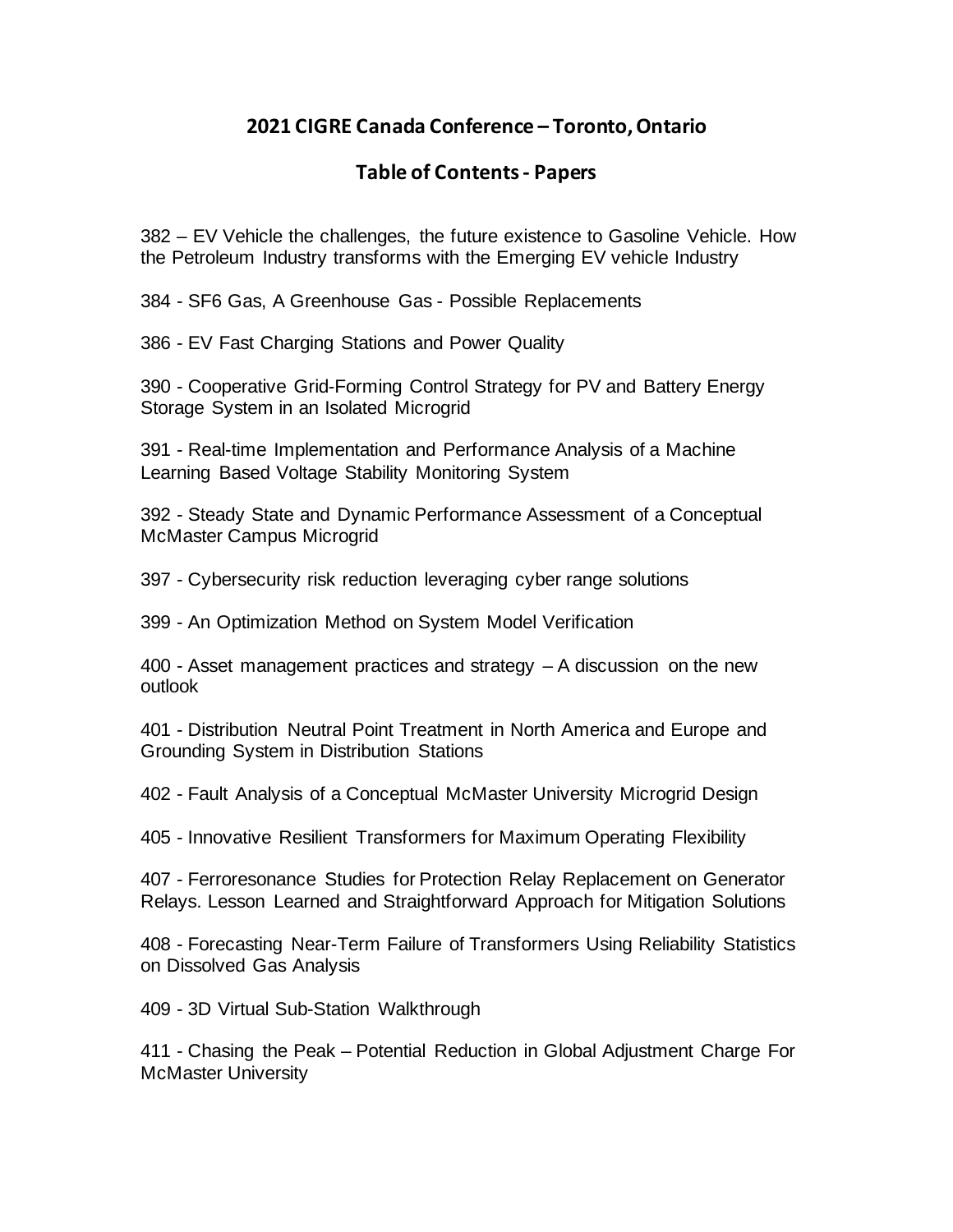413 - First CO2-neutral 145 kV Dead Tank Circuit Breaker and 145 kV / 50 kA GIS with Vacuum Switching and Clean Air Insulation Technology

414 - Transformer Dynamic Overload Guide

415 - Design of FRP Pole Structures for Transmission Lines in British Columbia

418 - Fiber-Optic Distributed Strain and Temperature Sensor for Enhancing Power Grid Reliability and Utilization

421 - Using Waveform Analytics for Asset Management Operational Case **Studies** 

422 - Ontario Electricity Sector Scenario, Technological Advancements and Challenges – a Discussion

423 - End-to-End Dynamic Testing Methodology for Validation of Line Differential Protection - Test Considerations and Challenges

424 - Advanced Maintenance Through Digital Twins

425 - Securing a substation LAN with a Software Defined Network and a Functional Security Monitoring Intrusion Detection system

427 – Energy Autonomy and Microgrids in Remote Communities

430 - Combining Controlled Switching and Flux Conditioning to Eliminate the Voltage Dips When Energizing the Step-Up Transformer of Renewables and Distributed Energy Resources

431 - EPZ: A giant 315 kV double-circuit interconnection tower

432 - Realizing benefits from securing access and remotely managing devices across the Duke Energy enterprise

433 - Monitoring & Condition Assessment of large Rotating Machines using latest Partial Discharge Detection and Analysis Techniques

434 - Development of SF6 free Clean Air Instrument Transformers and Power VTs

435 - Innovative Applications of High Voltage Instrument Transformers for Monitoring Power System Transients and Harmonics

436 - Reporting on the Last 6 years of Field Inspections Using Line Core for the Non-Destructive Evaluation of Overhead Conductors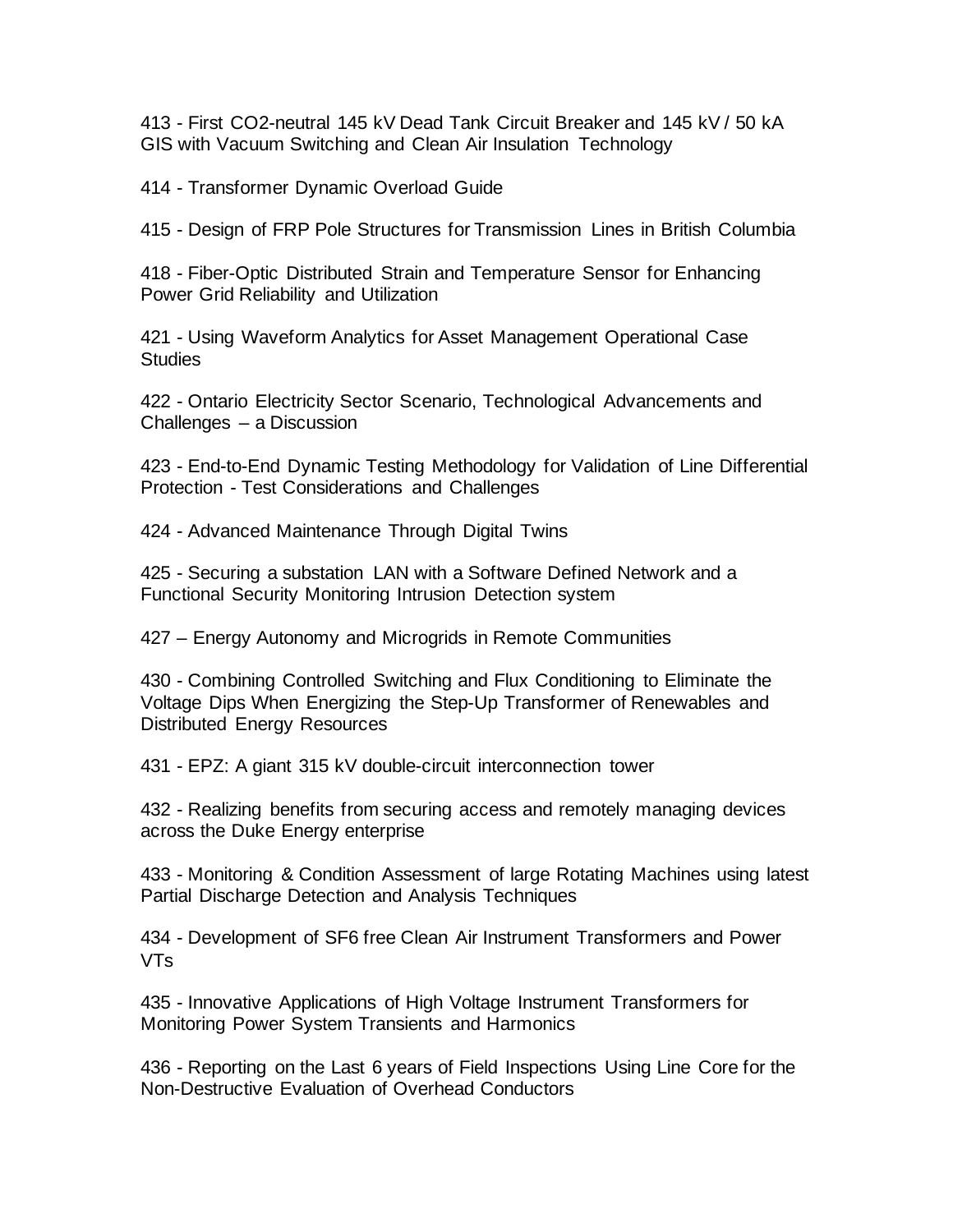437 - Power flow control of carbon-neutral energy to industrialized urban areas

438 - Experiences with NERC TPL-007-4 Geomagnetic Disturbances (GMD) Vulnerability Assessments in Ontario

441 - On-site Partial Discharge Testing of Transformers

442 - Our Transportation and Energy Future – Industries Collide

443 - Rapid urbanization is on the rise. How does this impact civil project design in dense urban settings?

444 - Infrared & AI Focused Asset Performance Management (APM)

445 - Offshore substation platform expandability

446 - A vibration-sag-tension-based icing monitoring of overhead lines

447 - Lifetime Impact of SF6-Free Medium Voltage Switchgear Solutions

448 - Exploration of Modular Power Flow Control Technology on the Manitoba Power System

449 - Methodologies and Tools for Full-Cycle Automation of Transmission Line Protection Settings Evaluation

451 - Methodologies and Processes to Enhance the Accuracy, Technical Quality, and Efficacy of Protective Relay Testing using COMTRADE Files

452 - Hydro One Hybrid Thermal Model for Ampacity Calculations of Bare Overhead Conductors in Steady State

453 - Online Neutral Line Fault Locator (nLFL) for HVdc Applications

454 - Inrush Current Analysis for Transformers in Isolated Microgrids

455 - Dynamic System Equivalents using Integrated PSS/E and Python for Transient Stability Studies

456 - Advanced Diagnostic Testing of Medium Voltage Utility Cable Systems

460 - Comparative Assessment of Hosting Capacity Analysis Methods: Industry Best Practices and Standardization Framework

461 - UPFC PLUS – Dynamic Load flow Management to increase utilization of transmission assets